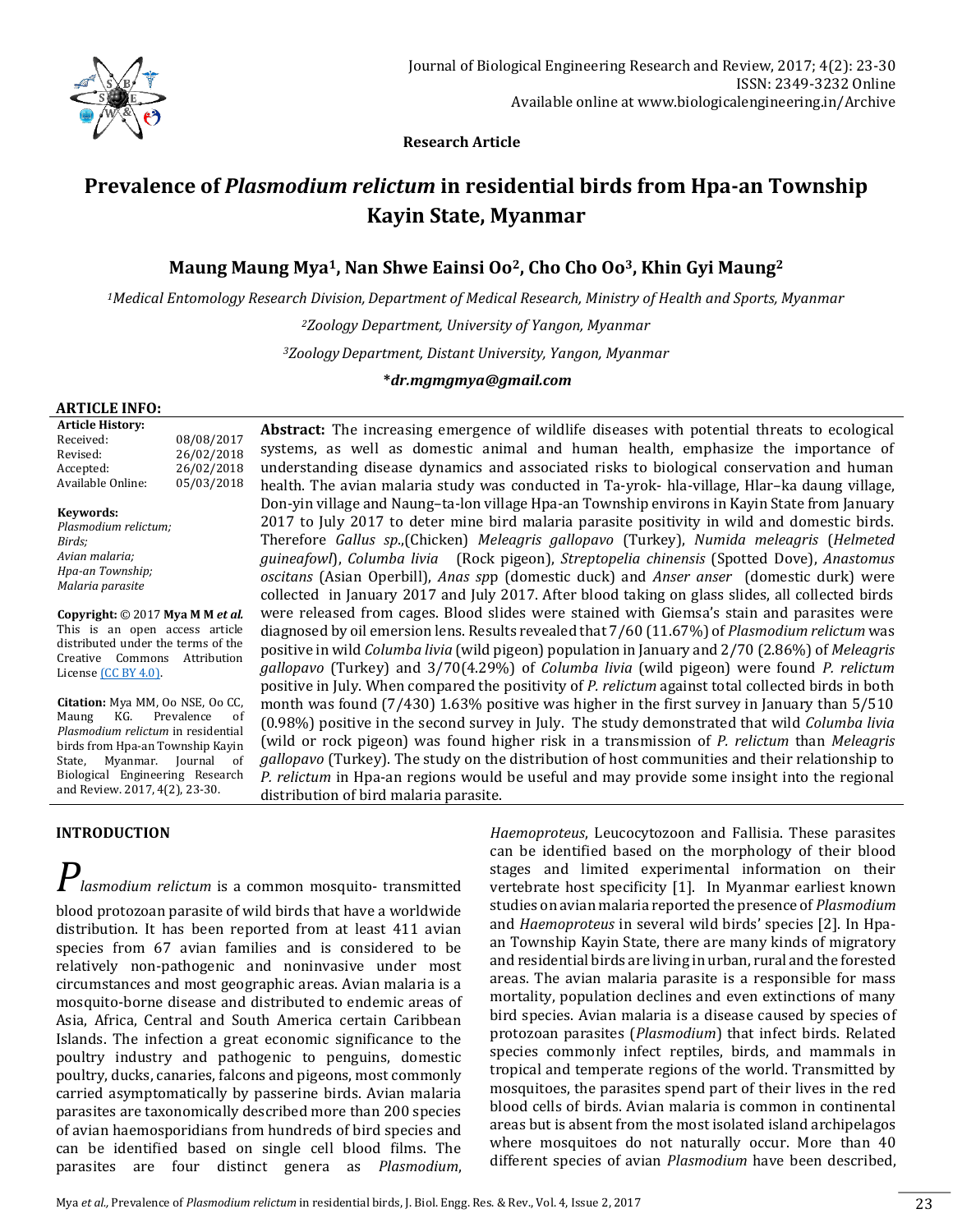but only one, *P. relictum*, has been introduced to the Hawaiian Islands [3]. Because they evolved without natural exposure to avian malaria, native Hawaiian honeycreepers are extremely susceptible to this disease. Malaria currently limits the geographic distribution of native species, has populationlevel impacts on survivorship, and is limiting the recovery of threatened and endangered species of forest birds.

The isolation of the Hawaiian Islands led to a unique evolution and speciation of the avifauna, which flourished in a predator and disease-free environment until the human colonization of the islands 1,800 years ago [4]. During their evolution, many native Hawaiian forest birds lost or failed to develop resistance to mosquito-borne diseases and now are highly sensitive to the recently introduced avian malaria. This is manifested by very high mortality for some native species, 90% for the I'iwi (*Vestiaria coccinea*) or 75% for the Maui 'alauahio (*Paroreomyza montana*) after exposure to a single infected mosquito [5]. The species causing avian malaria on the Hawaiian archipelago is *Plasmodium relictum*, transmitted mostly by the mosquito *Culex quinquefasciatus*. Other common mosquitoes, including *Aedes albopictus* and *Wyeomyia mitchelli*, are refractory to infection [6, 7]. *Culex quinquefasciatus* is a nocturnal, widely distributed mosquito that has been established in the Hpa-an. Females occur in warm and temperate areas, feed blood mostly on birds, animal, and human and do not hibernate. Thus, *Culex quinquefasciatus* continue to feed in all season in the night from 6:00 pm to 6:00 am, and they breed in polluted water in gutters, creeks, discarded water storage containers, and they breed in polluted water wells [8] in year-round in Kayin State. On Hawaii Island, it is principally found in anthropogenic larval habitats when available. On Hawaii Island, Maui, and Kauai, larvae were observed in rock pools in the bed of stream drainages and stream margins. However, larvae were also found in fern tree cavities and ground pools on Hawaii Island [9-11]. Even if the low temperatures slow down larval development and reduce adult survival [12]. Indeed, cold temperatures reduced female survival to two to six weeks at a constant temperature of 5° C [13] The incubation period is between three to five days, and larval development between 10 to 12 days with a developmental threshold of 9.5°-10.4° C, but low temperature increased both incubation and development to up to 28 days at 17° C [13, 14]. This species is known to exist in various habitats: canals, marshes, ornamental ponds, swimming pools, temporary pools, puddles, or ditches [15, 16]. Rainfall frequency and intensity are major factors influencing *Cx. quinquefasciatus* population dynamics. Temperature is one of the main factors likely to influence the *P. relictum* life cycle and transmission rates, as it influences the development of oocytes and sporozoites in the vector. La Pointe et al., [17] revealed that those particular conditions explain the historically low malaria prevalence on the Alakai Plateau where the best conditions for *P. relictum* transmission (higher temperature and lower rainfall frequency) occurred from July to September. Temperature increases and precipitation declines due to climate change over the last decade may have extended the favorable period for *P. relictum* transmission by allowing mosquitoes to better hatch and survive throughout the year, and *P. relictum* to complete its life cycle, in high altitude areas on Kauai [11]. This possibility is one focus of this study. Also, climate change

may have allowed mosquitoes from lower altitudes to migrate to upper elevations throughout the year and to survive longer on the Plateau, increasing the transmission of *P. relictum* to forest birds.

The increasing emergence of wildlife diseases with potential threats to ecological systems, as well as domestic animal and human health, emphasize the importance of understanding disease dynamics and associated risks to biological conservation and human health. As invasive species, human development, and climate change alter host or vector communities and habitats, this information is increasingly essential for long-range conservation planning for species that face significant climate [18] and environmental change, particularly for threatened or endangered species. However, determining wildlife disease dynamics including rates of infection, drivers of transmission, vector feeding preferences, and host mortality presents significant challenges [19, 20]. The importance of these epizootiological parameters for understanding host-pathogen dynamics, population effects, and on host-pathogen evolution have long been recognized, but are infrequently addressed [21-24].

Malaria transmission becomes increasingly seasonal as elevation increases, both because numbers of mosquitoes are very low at higher elevations during the cooler winter months and because of thermal constraints on the development of the parasite in the mosquito vector. Malaria transmission at elevations between 900 and 1500 m typically occurs during the warmest time of the year between September and December when mosquito populations reach their peak. This period follows the nesting season for most native species and the abundance of recently fledged, susceptible juvenile birds coupled with increasing mosquito populations can lead to epidemic outbreaks that may continue to the onset of colder winter temperatures in January. Transmission may occur throughout the year at lower elevations if suitable reservoir hosts and susceptible, uninfected birds are present [5]. In Myanmar, there is very rear information about bird malaria and protozoan parasite of *Plasmodium relictum* in the bird population. Therefore the study planned to determine the prevalence of bird malaria in local bird population in Hpa-an Township, Kayin State.

#### **MATERIALS AND METHODS**

#### **Study design**

Descriptive study design was done to detect bird malaria parasites positivity in some migratory and residential birds from Hpa-an Township.

#### **Ethical approval**

The present study was approved by the Ethical Review Committee of Department of Medical Research.

#### **Study areas**

The study was conducted in Ta-yrok- hla-village, Hlar –ka daung village, Don-yin village and Naung –ta-lon village Hpaan Township environs in Kayin State from January 2017 to July 2017. *Gallus sp*.,(Chicken) *Meleagris gallopavo* (Turkey), *Numida meleagris* (*Helmeted guineafowl*) , *Columba livia* (Rock pigeon), *Streptopelia chinensis* (Spotted Dove),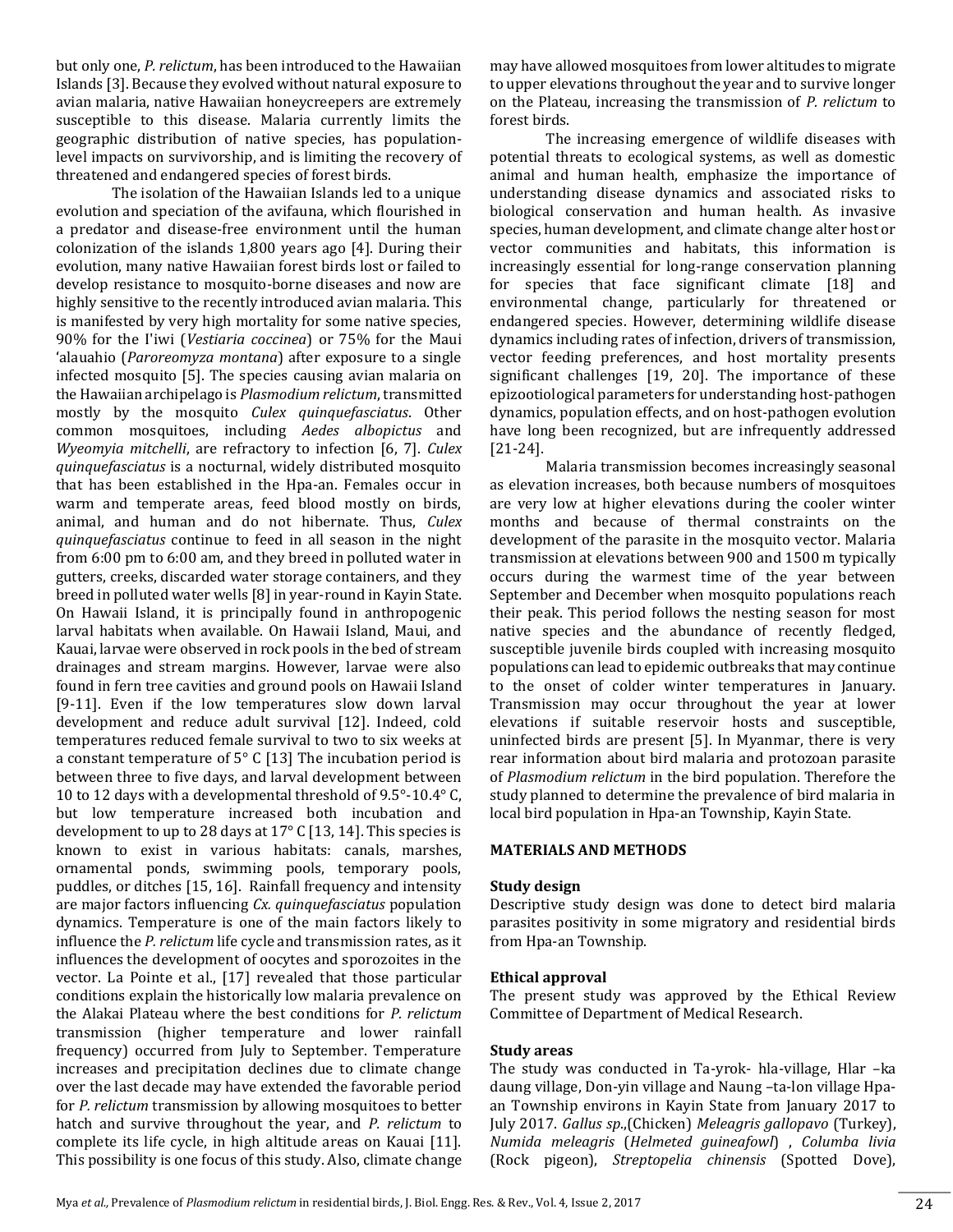*Anastomus oscitans* (Asian Operbill), *Anas spp* (domestic duck) and *Anser anser* (domestic duck) were collected by hunters. In Hpa-a Township, Wild pigeons were caught using bird catch net by hunters and caught pigeons were kept in pigeon cages. After blood taking, all pigeons were released from cages. Ducks, Chickens, Poultry chickens, Geese and Turkeys blood, were collected from poultry by the permission of authorities.

#### **Blood slides preparation**

Ten microliters of the blood of birds were collected from the subclavion vein with EDTA capillary tubes. Thin films were drowning on grease free glass slides individually. Date, bird name, and place were noted on the left side of a glass slide by permanent pen, and the history of birds was recorded in a note book. Thin films were dried in room temperature. Temperature, humidity and rain fall were recorded.

#### **Staining procedure**

Dried glass slides were fixed with Methanol and dried in room temperature. Methanol-fixed blood slides were stained with 10% Giemsa's stain for 10 minutes. After 10 minutes stained slides were washed in pH seven water. All the washed slides were dried in room temperature for 3 hours. Dried slides were kept in slide box and parasites were detected by compound microscope.

#### **Diagnosis of parasite**

Diagnosis of malaria parasites in thin blood films was made under oil emersion lens (100x) of compound Olympus microscope. Parasites were count against 200 WBC.

#### **Data analysis**

Data of birds were analyzed by Microsoft Excel software. Parasite positivity was performed in percentage.

#### **RESULTS**

A total of 940 migratory and residential birds were collected from Hpa-an Township. All collected birds were consisted of Class Ave and found 4 orders as *Galliformes, Columbiformes, Ciconiiformes, Anseriformes* and 5 families as *Gallus sp*, *Numididae, Columbidae, Ciconiidae, Anatidae* and 8 species during the study periods. Collected species were *Gallus sp, Meleagris gallopavo, Numida meleagis, Columba livia, Streptopelia chinensis, Anastomus oscitans, Anas sp.* and *Anser anser.* Detail classification of collected birds was shown in Table (1). A total of 4 Orders consist of 5 families, and 8 kinds of birds were collected from studied areas of in Hpa-an Township.

| Sr.   | <b>Scientific name</b> | Condition    | <b>Number</b><br>Number<br>of<br>0f |          | Parasite positivity (%) |              |
|-------|------------------------|--------------|-------------------------------------|----------|-------------------------|--------------|
| No.   |                        |              | examined (%)                        | infected | P. relictum             | Haemoproteus |
|       | Gallus sp.             | Captive      | 20 (4.65%)                          |          | 0                       | $0\%$        |
|       |                        | Free range   | 20 (4.65%)                          |          | 0                       | $0\%$        |
|       |                        | Semi-captive | 20 (4.65%)                          |          | $\Omega$                | $0\%$        |
| 2     | Meleagis gallopavo     | Semicaptive  | 60 (13.95%)                         |          | $\theta$                | $0\%$        |
| 3     | Numida meleagris       | Semicaptive  | 60 (13.95%)                         |          | $\Omega$                | $0\%$        |
| 4     | Columba livia          | Wild         | 60 (13.95%)                         | 7        | 7 (11.67%)              | $0\%$        |
| 5     | Streptopelia chinensis | Wild         | 60 (13.95%)                         |          | $\theta$                | 0%           |
| 6     | Anastomus oscitans     | Wild         | 10 (2.33%)                          |          | $\Omega$                | 0%           |
| 7     | Anas sp.               | Semi-captive | 60 (13.95%)                         |          | $\Omega$                | $0\%$        |
| 8     | Anser anser            | Semicaptive  | 60 (13.95%)                         |          | 0                       | $0\%$        |
| Total |                        |              | 430 (100%)                          | 7        | $7(1.63\%)$             | $0\%$        |

**Table 1. Occurrence of avian malaria parasites from some migratory and residential birds in Hpa-an (First study period (or) First-time survey in January 2017)**

Table (1) shows that in the first study period (January) a total of 430 birds were collected , *Gallus sp*. captive chicken 20 (4.65%), free range chicken 20 (4.65%), semi captive chicken 20(4.65%), *Meleagis gallopavo* (Turkey) 60 (13.95%), *Numida meleagris* (*Helmeted guineafowl*) 60(13.95%), *Columba livia* (Rock pigeon) 60(13.95%), *Streptopelia chinensis* (Spotted Dove) 60(13.95%), *Anastomus oscitans* (Asian openbill)10(2.33%), *Anas sp* (Domestic duck) 60(13.95%) and *Anser anser* (Gooes) 60(13.95%) were caught by different methods. Of this 7/60 (11.67%) of *P. relictum* was positive in only one species of *Columba livia* (Rock pigeon) population. Within all collected birds 430, the positivity rate was found 1.63% of *P. relictum* in the first study period (January). Other species of *Gallus sp*., *Meleagis gallopavo*, *Numida meleagris*, *Streptopelia chinensis*, *Anastomus oscitans*, *Anas sp*. and Anser *anser* were found no parasite positivity.

Table (2) shows that a total of 510 migratory and residential birds were caught from Hpa-an township, of this *Gallus sp*. Captive indigenous chicken 30(5.88%) free range chicken 30(5.88%) semi-captive chicken 30(5.88%), *Meleagris gallopavo* (Tirkey semi-captive) 70 (13.73%), *Numida meleagris* (*Helmeted guineafowl* semi-captive) 70(13.73%), *Columba livia* (Rock pigeon wild) 70 (13.73%), *Streptopelia chinensis* (Spotted Dove wild) 70 (13.73%), *Anastomus oscitans* (Asian open bill wild) 20 (3.92%), *Anas sp*.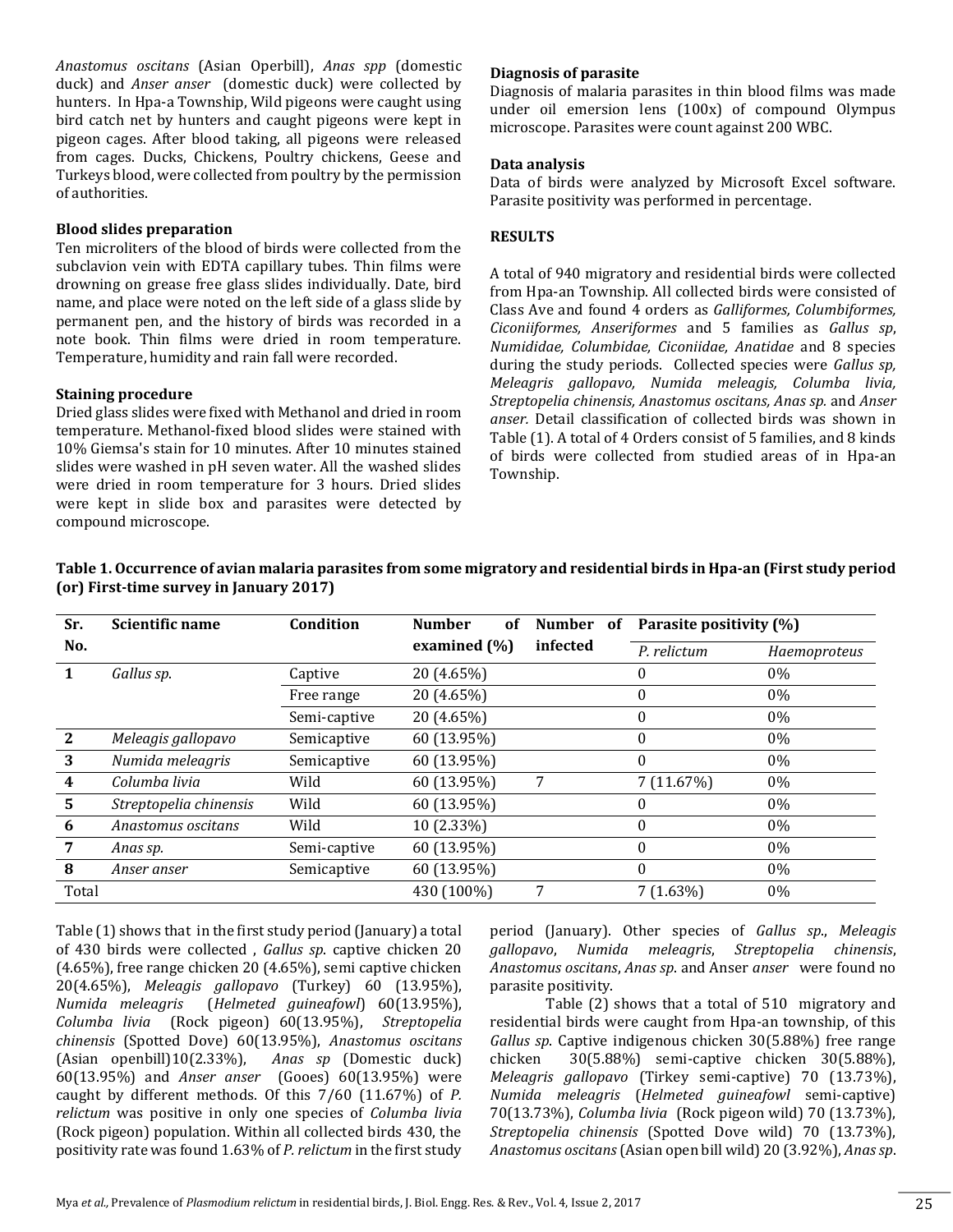3(4.29%) of the *Columba livia* (Rock pigeon) were found *P. relictum* positive. When compared with total collected birds the positivity rate was observed 0.98%.

| Table 2. Malaria parasite positivity rate in some migratory and local birds from Hpa-an (Second study period (or) |  |  |
|-------------------------------------------------------------------------------------------------------------------|--|--|
| Second-time survey in July2017)                                                                                   |  |  |

| Sr.   | Scientific name        | Condition    | <b>Number</b> | of | Number of | Parasite positivity (in %) |              |
|-------|------------------------|--------------|---------------|----|-----------|----------------------------|--------------|
| No.   |                        |              | examined      |    | infected  | P. relictum                | Haemoproteus |
|       | Gallus sp.             | Captive      | 30 (5.88%)    |    |           | $\theta$                   | $0\%$        |
|       |                        | Free range   | 30 (5.88%)    |    |           | $\theta$                   | 0%           |
|       |                        | Semi-captive | 30 (5.88%)    |    |           | $\theta$                   | 0%           |
| 2     | Meleagris gallopavo    | Semicaptive  | 70 (13.73%)   |    | 2         | $2(2.86\%)$                | $0\%$        |
| 3     | Numida meleagris       | Semicaptive  | 70 (13.73%)   |    |           | $\theta$                   | 0%           |
| 4     | Columba livia          | Wild         | 70 (13.73%)   |    | 3         | $3(4.29\%)$                | 0%           |
| 5     | Streptopelia chinensis | Wild         | 70 (13.73%)   |    |           | $\theta$                   | 0%           |
| 6     | Anastomus oscitans     | Wild         | 20 (3.92%)    |    |           | $\Omega$                   | $0\%$        |
|       | Anas sp.               | Semicaptive  | 70 (13.73%)   |    |           | $\theta$                   | 0%           |
| 8     | Anser anser            | Semicaptive  | 70 (13.73%)   |    |           | $\Omega$                   | 0%           |
| Total |                        |              | 510 (100%)    |    | 5         | $5(0.98\%)$                | $0\%$        |

#### **DISCUSSION**

The term malaria has confusingly been used for either all Haemosporidians (Class Sporozoa, Order Haemosporida) a group of protozoans that use blood-sucking dipteran insects as vectors to complete their life cycle, or strictly parasites of the genus *Plasmodium*. Although haemosporidian parasites are genetically closely related, the life cycle, vector species, and epidemiology of parasites from different families are very different [25]. Thirty –eight morphologically different avian *Plasmodium* species have been described. The parasite species that has received the most attention is *P. relictum*. This parasite is not only well known from avian malaria in Hawaii [26], and avian malaria out breaks in Zoos all around the World [27-29], but it has also been used as a model species to study human malaria during the end of the 19<sup>th</sup> and beginning of the  $20<sup>th</sup>$  century [30].

Unfortunately, there is little information available on the vector species of avian malaria. However, since much experimental work has been carried out with *P. relictum*, it is known that this parasite can complete its cycle in 26 different species of the *Culicidae* family, including the genera, *Aedes, Anopheles, Culex and Culiseta* [31, 32].The life cycle of the different species of avian malaria parasite is generally similar.

The detail life cycle of birds malaria parasite was described by Huijben et al., [33] The sexual reproduction phase of the parasite takes place in the mosquito midgut, where male and female gametes fuse to form a zygote which in turn, differentiates into the mobile ookinete. The ookinete penetrates the midgut to form an oocyst on the outer midgut wall of the mosquito. Within the oocyst, hundreds of sporozoites are being produced, until the oocyst eventually ruptures, resulting in a release of the sporozoites, migrate to the salivary glands of the mosquito can transmit the sporozoites while blood feeding on a bird. The time for the parasite to develop within the mosquito takes approximately seven days.

When blood feeding on a bird, the mosquito injects its saliva, containing various enzymes to enhance blood uptake and prevent clotting, together with the sporozoites invade the reticular cells of various organs, such as the spleen and tissue, such as skin tissue, where they develop into cryptozoites. The merozoites that are developing within the cryptozoites are, unlike the merozoites in human malaria unable to infect red blood cells immediately, but undergo a second exoerythrocytic cycle. During which they invade the macrophages in many organs. Part of the resulting metacryptozoites stay in the primary exo-erythrocytic cycle and infect new macrophages again. The remaining parasites either (a) enter the erythrocytic cycle, where they invade the red blood cells and multiply to a schizont (b) invade a red blood cell to immediately develop into a gametocytes, (c) enter the secondary exo-erythrocytic cycle where they invade the endothelial cells of many organs (including the brain and liver) in which the phanerozoites develop, A proportion of the merozoites from the erythrocytic cycle stays in the erythrocytic cycle and re-infects new erythrocytes. The remaining of the parasites can either infect a new red blood cell to develop into a gametocyte or enter the secondary exoerythrocytic cycle. The phanerozoites of the secondary exoerythrocytic cycle can also develop into gametocytes or enter the erythrocytic cycle or re-infect the endothelial cells, where they can stay for the remainder of the host's life. Periodic relapses, resulting from these dormant phanerozoites often occur and are for instance related to a weakened immune system and environmental stress and often synchronized to the breeding season [32].The time to maturation of the first generation of metacryptozoites, the prepatent period, is usually less than five days for *P. relictum*. It is believed that avian malaria parasites in wilds birds are relatively harmless, whereas morbidity in captive birds can be severe frequently leading to death.

The aim of this study was to detect the transmission of birds' malaria parasite it means that *P. relictum* in the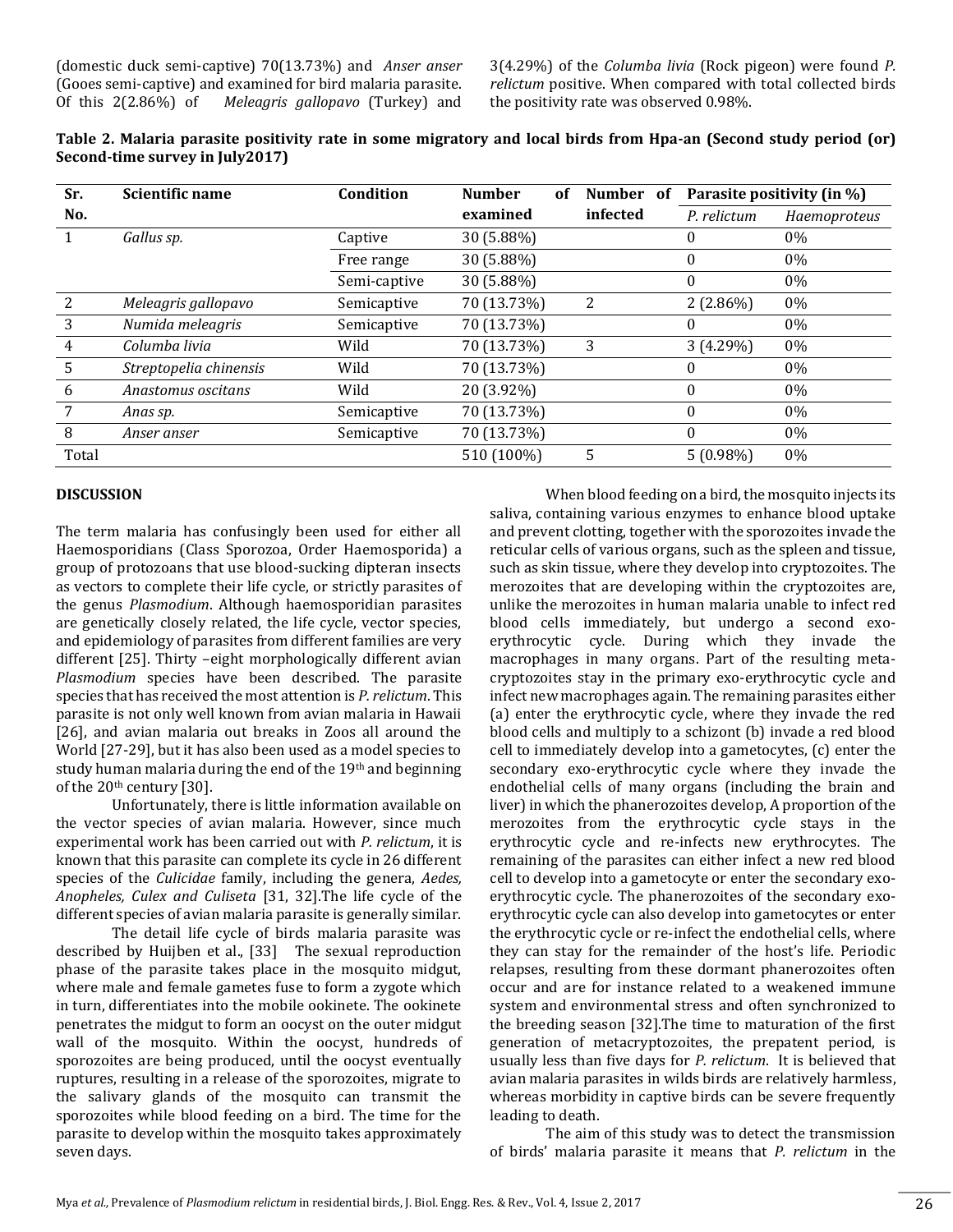migratory and residential birds population in Hpa-an Township Kayin State. The low malaria prevalence on the *Columba livia* was observed to be caused by a seasonal local transmission during the cold and wet period of the year between January and July. Environmental conditions such as temperature during our collections, stream flooding events, relative humidity and rainfall frequency are essential to understanding the actual status of malaria prevalence and malaria transmission in birds' population in this region. The infection rate of *P. relictum* is also essential to understanding the transmission rate to birds in the Hpa-an Township Kayin State. The results of this study indicate the prevalence and intensity of blood parasites in some migratory and residential birds from four study areas Tay- rol-hla, Hlar-ka-daung, Donyin and Naung- ta-lon villages of Hpa-an Township, Kayin State. A total of 430 and 510 birds caught at 4 selected areas of Hpa-an Township in January and July 2017 and *Gallus sp*., *Meleagris gallopavo*, *Numida meleagris*, *Columba livia* , *Streptopelia chinensis*, *Anastomus oscitans*, *Anas sp*. and *Anser anser* native and migrant birds were caught in January and July for *P. relictum* infection using Compound microscope with Giemsa's staining method. Seven wild Columba livio in January and 2 *Meleagris gallopavo* semi-captive (Turkey) and 3 *Columba livia* wild (rock pigeon) were positive for *P. relictum* respectively in July 2017.

In Myanmar, there was no history of birds malaria previously. Although in 2007, Farah and his associate revealed that *Plasmodium* and *Haemoproteus* were found in several wild bird species [2]. The present bird malaria study found to be 11.67% of *P. relictum* in *Columba livia* wild (Rock pigeon) in January 2017 and 2.86% and 4.29% of *Meleagris gallopavo* semi-captive (Turkey) and *Columba livia* wild (rock pigeon) were positive for *P. relictum* respectively in July 2017. This is the first time report of birds malaria in Hpa-an Township Kayin State. Environmental conditions such as temperature during our collections, stream flooding events, and rainfall frequency are essential to understanding the actual status of malaria prevalence and transmission on the selected areas of Hpa-an. The two lowest average temperatures were 16.1° C in January, and 23.2° C in July at the study areas in Hpa-an, but those temperatures were averaged over only ten and five days, respectively. The lowest daily temperature recorded was  $13.6^{\circ}$  C ( $12^{\text{th}}$  of January at Hpa-an), and the highest was 30. 3° C (23rd of July 2017 at Hpa-an). Bird malaria is mostly transmitted by *Culex* mosquitoes. The species causing avian malaria on the Hawaiian archipelago is *P. relictum*, transmitted mostly by the mosquito *Culex. quinquefasciatus*. Other common mosquitoes, including *Aedes albopictus* and *Wyeomyia mitchelli*, are refractory to infection [6, 7]. Other researchers revealed that *Cx. quinquefasciatus* larvae can have a slow but complete development at 14.2°C annual average temperature, and populations can persist if the seasonal average is above 13.2° C [34]. Thus, temperatures in the Hpa-an may not be a main limiting factor for mosquito populations as the developmental threshold temperature is between 9.5° and 10.4° C [13]. However, those temperatures may be a limiting factor for *P. relictum* development in the vector. Indeed, below a daily average of 12.6° C, the development of oocysts is very slow or even non-existent [35]. The optimal range for oocyst and sporozoite development is between 17° and 25° C, leading to

increased transmission rates at the highest temperatures but to incomplete or delayed development at the lowest temperatures [17]. Since 1973, some species, such as I'iwi, Akeke'e, and Akikiki, have exhibited alarming range contractions and population declines on Kauai, which are thought to be related to increased prevalence of malaria, among other threats [11, 36]. This hypothesis is supported by the increase in malaria prevalence in Kauai forest birds, observed between two sampling period (1994-1997 and 2007-2013) and by the detection of *Cx. quinquefasciatus* larvae by Atkinson et al. [11].

Samuel et al., [35] conducted multi-state capturerecapture (longitudinal) models with cumulative ageprevalence (cross-sectional) models to evaluate patterns in Apapane, Hawai'i Amakihi, and I'iwi in low, mid, and highelevation forests on the island of Hawai'i based on four longitudinal studies of 3–7 years in length. The study mentioned that in Hawai'i overall prevalence of malaria based on parasitemia and serology at first capture ranged from 2.6% (27/1,046) in I'iwi to 40% (37/2,116) in Apapane and 39% (2,072/ 5,353) in Hawai'i Amakihi. Prevalence was strongly influenced by elevation, with the lowest prevalence of infection at high elevation (2.2% for I'iwi, 7.8% for Apapane, and 1.5% for Amakihi) followed by mid-elevation (20% for I'iwi, 60% for Apapane, and 17% for Amakihi), and low elevation studies (no captures for I'iwi, 100% for Apapane, and 85% for Amakihi). They classified >97% of the malarial infections as chronic (recovered), and the remaining birds were acutely infected but were classified as recovered.

In the present study, we have recorded the life birds which were 98% were healthy birds (active), and 2 % were sick birds from the field areas. However other researchers observations from the fields may be skewed since the observed birds are often captured with mist nets which will result in relatively healthier than sick birds being caught [26, 37]. Atkinson [5] revealed that avian malaria in Hawaiian forest birds, malaria transmission becomes increasingly seasonal as elevation increases, both because numbers of mosquitoes are very low at higher elevations during the cooler winter months and because of thermal constraints on the development of the parasite in the mosquito vector. Malaria transmission at elevations between 900 and 1500m typically occurs during the warmest time of the year between September and December when mosquito populations reach their peak. This period follows the nesting season for most native species and the abundance of recently fledged, susceptible juvenile birds coupled with increasing mosquito populations can lead to epidemic outbreaks that may continue to the onset of colder winter temperatures in January. Transmission may occur throughout the year at lower elevations if suitable reservoir hosts and susceptible, uninfected birds are present. A similar result has been found in the present study in Hpa-an Township, 1.63% of *P. relictum* positivity in the colder month of January and 0.98% positivity in birds population in a high raining month of July in Kayin State.

Other studies in Africa birds were trapped in the mist-nets set at Cape Receife, in the total of 104 birds of 29 species from 15 families were examined for haemosporidians. Parasites were found in 71 birds of 23 species. Prevalence of haematozoa in all bird species captured was 68.2%. Overall,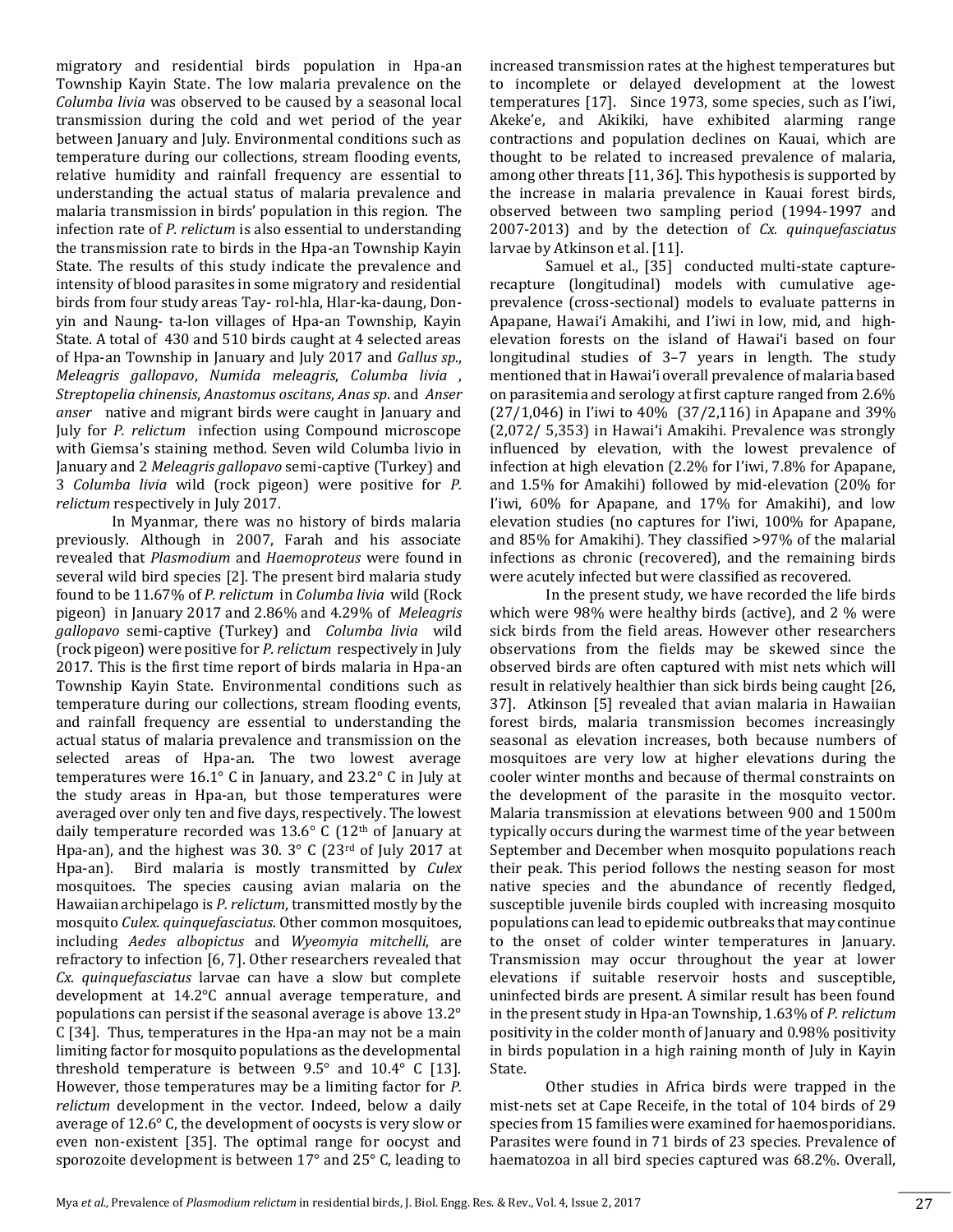*Plasmodium* species were the most prevalent, occurring in 87.3% of infected birds (59.6% of the total sample), followed by *Haemoproteus* species in 9.9% of the infected sample. The remaining species of haemosporidians found consisted of Babesia and *Aegyptinella* species, each comprising 1.4% of the infected sample. The most heavily infected avian species was the Sombre Bulbul *Andropadus importunes*. Twenty-one of the 26 birds caught (80%) were infected with haematozoa. African Penguins in the wild have subclinical avian malaria infections [38]. Also, they often carry heavy loads of *Babesia peircei*, and when associated with avian malaria, under stressful conditions become parasitemic [39, 40], causing harmful effects on the infected individual. At the Southern African Foundation for the Conservation of Coastal Birds (SANCCOB) *B. peircei* was found in 11–15% of the penguins examined, and in 4% of free-ranging penguins [40]. Although in the present study, a total of 430 and 510 birds of 8 species were examined in January and July study periods and 7/60 (11.67%) of wild *Columba livia* were found *P. relictum* positive in first study period in January was higher than the second study period in July. The discovery of *P. juxtanuclearae* by Grim et al., [41] in African Penguin chicks on Robben Island and its presence in birds autopsied at SANCCOB, indicates that caution is necessary as to the placement of the rehabilitation center. The presence of large water-bodies situated at Cape Receife, which may encourage the breeding of mosquito vectors, could increase the risk of avian malaria infections of birds held at the Centre.

Atkinson [5] mentioned that microscopy is still considered the "gold standard" for malaria diagnosis because parasites are seen within the blood cells, but it can miss more than 70% of chronic infections because numbers of parasites are so low. PCR methods that amplify specific portions of parasite DNA are significantly more sensitive than microscopy, but are more expensive, time-consuming and may require additional sequencing steps to confirm that the products originated from parasite DNA. ELISA is more sensitive than Western Blotting but may require additional tests by Western Blotting to verify positive results. Western Blotting is the most specific serological test available for avian malaria and can be used to verify both ELISA and PCR tests. Microscopy, serology, and PCR can all play important roles in providing accurate diagnostic information about malarial infections in birds. When used alone, the tests vary in their ability to accurately detect chronic malarial infections with low intensities. Microscopy is most likely to miss chronic infections, but it is extremely accurate when parasites are detected and can be used to obtain information on the intensity of infection and host cellular responses. Serological methods are extremely sensitive for detecting older infections in recovered birds because persistent infections stimulate antibody production and cellular immunity to the parasite. They provide no information about parasite intensity or morphology, however, and are also likely to miss very early acute infections, before the host can produce antibodies to the parasite. PCR is not quite as sensitive as serological methods for detecting chronic infections, but it is much more sensitive than microscopy. When used in combination, these diagnostic methods can complete each other and provide critical information to resource managers about the prevalence and distribution of avian malaria in habitats that are being

considered for restoration of threatened and endangered forest birds.

This study shows that there are important implications for the conservation of Hpa-an migratory and residential birds. As the Hpa-an area is the highest area on Kayin State, there is already an ongoing selection pressure on all birds. With the permanent presence of *Cx. quinquefasciatus* in some parts of the Hpa-an area, the selection pressure may lead some species to develop resistance to *P. relictum* , as Apapane or Hawaii Amakihi already did on other islands [42,43]. *Culex quinquefasciatus* was believed to occur in the studied areas. A larger effort to trap adults and survey larval habitat is needed to better understand the dynamics of *Cx. quinquefasciatus* on the studied areas in Hpa-an especially in winter. The topography, the meteorologically small-scale differences, and anthropogenic disturbances made it difficult to predict mosquito distribution and population dynamics [44].

Furthermore, new techniques of vector control may also be good management tools to reduce transmission, for example, the release of sterile mosquitoes and release of sterile males coated with a Densovirus [45, 46]. These are current management tools to control mosquitoes and malaria in malaria endemic areas directly. It is essential to understand the principles behind the spread of emerging infectious diseases and to study host-parasite evolution.

#### **CONCLUSION**

In conclusion, the prevalence of bird malaria parasite of *P. relictum* was highly distributed in wild *Columba livia* and low in *Meleagris gallopavo* in Hpa-an areas. The total incidence of *P. relictum* in bird populations was observed 1.63% in January and 0.98% positivity in July respectively in this study area. Prevalence varied between two study periods. The Hpa-an region harbors a diverse community of avian malaria lineages that were distributed among the bird's population. The study of avian malaria parasites will contribute much to our knowledge and practice can be used as a model for other emerging infectious diseases. The study supports the hypothesis that avian malaria has been a primary factor influencing the elevational distribution and abundance of these species, and likely limits other native and migrant bird species that are susceptible to malaria. The study on the distribution of vector communities and their relationship to *P. relictum* in Hpa-an regions would be useful and may provide some insight into the regional distribution of bird malaria parasite.

#### **ACKNOLEDGEMENT**

We would like to thank Dr. Kyaw Zin Thant Director General Department of Medical Research and Prof. Khin Lay Thwe (Zoology Department Yangon University) for permission to do research. We also thank the staff of Medical Entomology research Division, Department of Medical Research for general help. Sincere thanks for providing financial support over the many fruitful years of entomological research.

#### **CONFLICTS OF INTEREST**

The authors have reported no conflict of interest.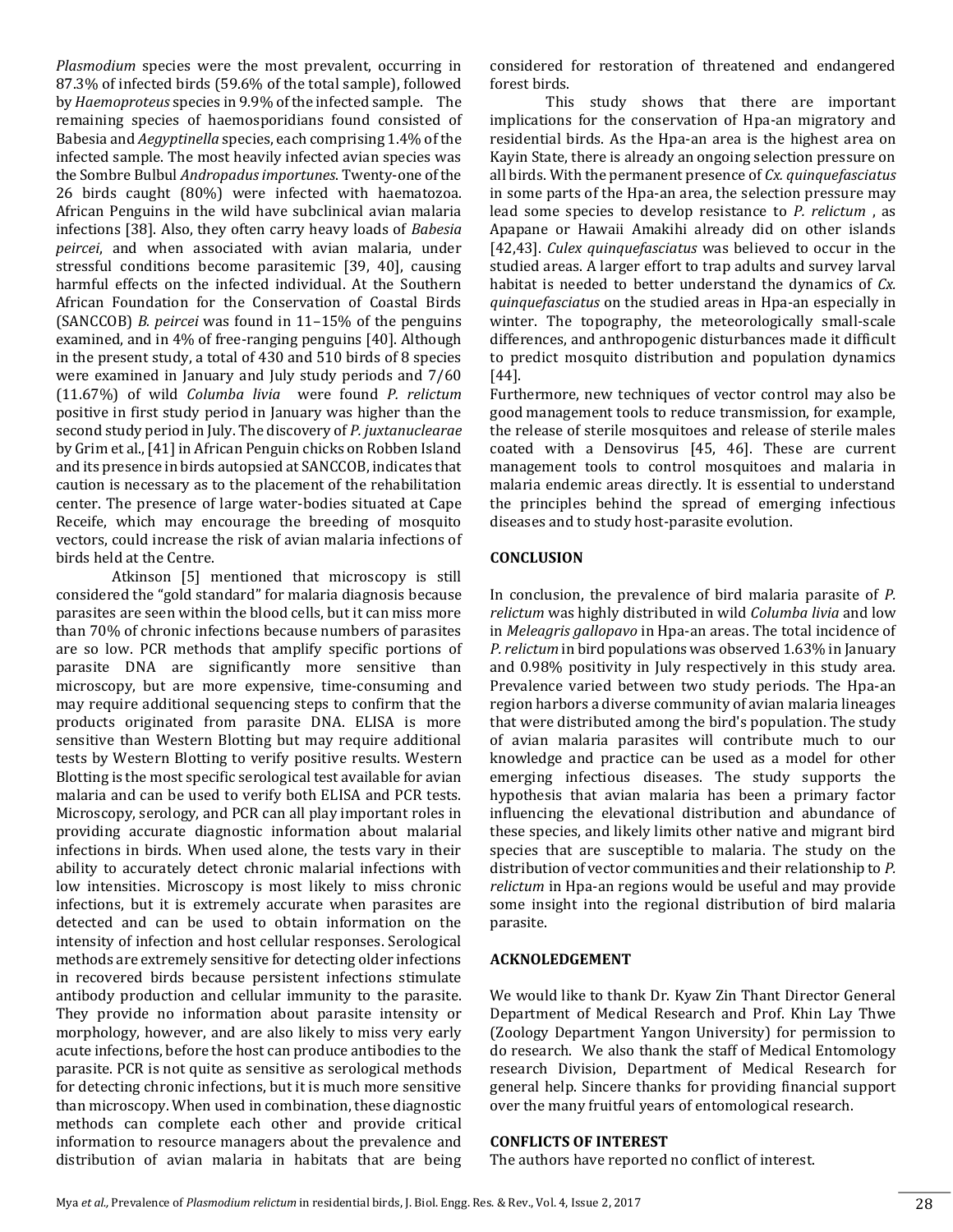#### **REFERENCES**

- 1. Farah I., Eben G., Jon HR., Asad RR., Yadvendradev VJ., et al., Prevalence and diversity of avian hematozoan parasites in Asia: a regional survey, Journal of Wildlife Diseases 2007; 43(3): 382–398.
- 2. Samuel MD., Woodworth BL., Atkinson CT., Hart PJ. and Lapointe DA. Avian malaria in Hawaiian forest birds: infection and population impacts across species and elevations. Esa Journal 2015; 6(6): 1-21.
- 3. Njabo KY, Cornel AJ, Bonneaud C, Toffelmier E, Sehgal RNM, Valkiunas G, Russell AF, Smith TB. Nonspecific patterns of vector, host and avian malaria parasite associations in a central African rainforest. Mol Ecol 2011; 20(5):1049–1061.
- 4. Atkinson CT., Saili, KS. Utzurrum, RB. and Jarvi, SI. Experimental evidence for evolved tolerance to avian malaria in a wild population of low elevation Hawai'i 'Amakihi (Hemignathus virens). Eco-health 2013; 10:366–375.
- 5. Atkinson CT. Ecology and diagnosis of introduced avian malaria in Hawaiian forest birds (No. 3151), USGS FS 2005.
- 6. LaPointe DA., Goff M.L., and Atkinson CT. Comparative susceptibility of introduced forest-dwelling mosquitoes in Hawai'i to avian malaria, *Haemoproteus relictum*. J. Parasitol 2005; 91: 843–849.
- 7. Atkinson CT., Thomas N., and Hunter D. Avian Malaria. Wiley-Blackwell, IA. 2008.
- 8. Maung Maung Mya, Myat Phone Kyaw, Sein Thaung, Tin Tin Aung and Yan Naung Maung Maung. Vector bionomics and potential vectors of malaria in Kamamaung Township, Phapun District, Kayin State, 44th Myanmar Health Research Congress 2016, p 77.
- 9. Reiter ME. and LaPointe DA. Larval habitat for the avian malaria vector *Culex quinquefasciatus*(Diptera: Culicidae) in altered mid elevation mesic dry forests in Hawai'i. J. Vector Ecol 2009; 34: 208–216.
- 10. Aruch S., Atkinson CT., Savage AF. and LaPointe DA. Prevalence and distribution of Pox-like lesions, avian malaria and mosquito vectors in Kipahulu valley, Haleakala National Park, Hawaii, USA. J. Wildl. Dis. 2007; 43: 567–575.
- 11. Atkinson CT., Utzurrum RB., LaPointe DA., Camp RJ., Crampton LH., Foster JT. and Giambelluca TW. Changing climate and the altitudinal range of avian malaria in the Hawaiian Islands—an ongoing conservation crisis on the island of Kaua'i. Global Change Biology 2014; 20:2426– 2436.
- 12. Farajollahi A., Fonseca DM., Kramer LD. and Kilpatrick AM. "Bird biting" mosquitoes and human disease: A review of the role of *Culex pipiens* complex mosquitoes in epidemiology. Infect. Genet. Evol. 2011; 11: 1577–1585.
- 13. Almirón WR. and Brewer ME. Winter biology of *Culex pipiens, Culex* quinquefasciatus say, (Diptera: Culicidae) from Córdoba, Argentina. Mem. Inst. Oswaldo Cruz 1996; 91: 649–654.
- 14. Rueda L., Patel K. Axtell R. and Stinner R. Temperaturedependent development and survival rates of *Culex quinquefasciatus* and *Aedes aegypti* (Diptera: Culicidae). J. Med. Entomol.1990; 27: 892–898.
- 15. Muturi EJ., Mwangangi J., Shililu J., Jacob BG., Mbogo C., Githure J. and Novak RJ. Environmental factors associated with the distribution of *Anopheles arabiensis* and *Culex quinquefasciatus* in a rice agro-ecosystem in Mwea, Kenya. J. Vector Ecol. 2008; 33: 56–63.
- 16. Manimegalai K., and Sukanya S. Biology of the filarial vector, *Culex quinquefasciatus* (Diptera: Culicidae). Int. J. Curr. Microbiol. App. Sci.2014; 3: 718–724.
- 17. LaPointe DA., Goff ML., and Atkinson CT. Thermal constraints to the sporogonic development and altitudinal distribution of avian malaria *Plasmodium relictum* in Hawai'i. J. Parasitol.2010; 96: 318–324.
- 18. Harvell CD., Mitchell CE., Ward JR., Altizer S., Dobson AP., Ostfeld RS., and Samuel MD. Climate warming and disease risks for terrestrial and marine biota. Science 2002; 296:2158–2162.
- 19. McCallum H., Barlow ND. and Hone J. How should pathogen transmission be modeled? Trends in Ecology and Evolution 2001; 16:295–300.
- 20. Wobeser GA. Parasitism: costs and effects. Pages 3–9 in CT. Atkinson, NJ. Thomas, and DB. Hunter, editors. Parasitic diseases of wild birds. Wiley Blackwell, Ames, Iowa, USA.2008.
- 21. Scott ME. The impact of infection and disease on animal populations: implications for conservation biology. Conservation Biology 1988; 2:40–56.
- 22. Oli MK., Venkataraman M., Klein PA., Wendland LD., and Brown MB. Population dynamics of infectious diseases: a discrete time model. Ecological Modelling 2006; 198:183–194.
- 23. Murray KA., Skerratt LF., Speare R., and McCallum H. Impact and dynamics of disease in species threatened by the amphibian chytrid fungus, Batrachochytrium dendrobatidis. Conservation Biology 2009; 23:1242– 1252.
- 24. Lachish S., Knowles SCL. Alves R., Wood MJ. and Sheldon BC. Infection dynamics of endemic malaria in a wild bird population: parasite species-dependent drivers of spatial and temporal variation in transmission rates. Journal of Animal Ecology 2011; 80:1207–1216.
- 25. Volkiunas G., Anwar AM., Atkinson CT., Greiner EC., Paperna I AND Peirce MA. What distinguishes malaria parasites from other pigmented haemosporidians? Trends Parasitol 2005; 21:357-358.
- 26. van Riper C., van Riper SGIII., Goff ML., and Laird M. The epizootiology and ecological significance of malaria in Hawaiian land birds. Ecological Monographs 1986; 56:327–344.
- 27. Cranfield MR., Graczyk TK., Beall FB., Skjoldager ML. Subclinical avian malaria infections in African blackfooted penguins (Spheniscus demergus) and induction of parasite recrudescence. J Wilds Dis.1994; 30: 372-376.
- 28. Fix AS., Water house C., Greiner EC., and Stoskopf MK. *Plasmodium relictum* as a cause of avian malaria in wild caught magellanic penguins (Spheniscus) J.Wilds Dis 1988; 24: 610-619.
- 29. Graczyk TK, Cranfield MR., Brossy JJ., Cockrem JF., Jouventin P., and Seddon PJ., Detection of avian malaria infections in wild and captive peguins. J Helminthol Soc Wash 1995; 60:135-141